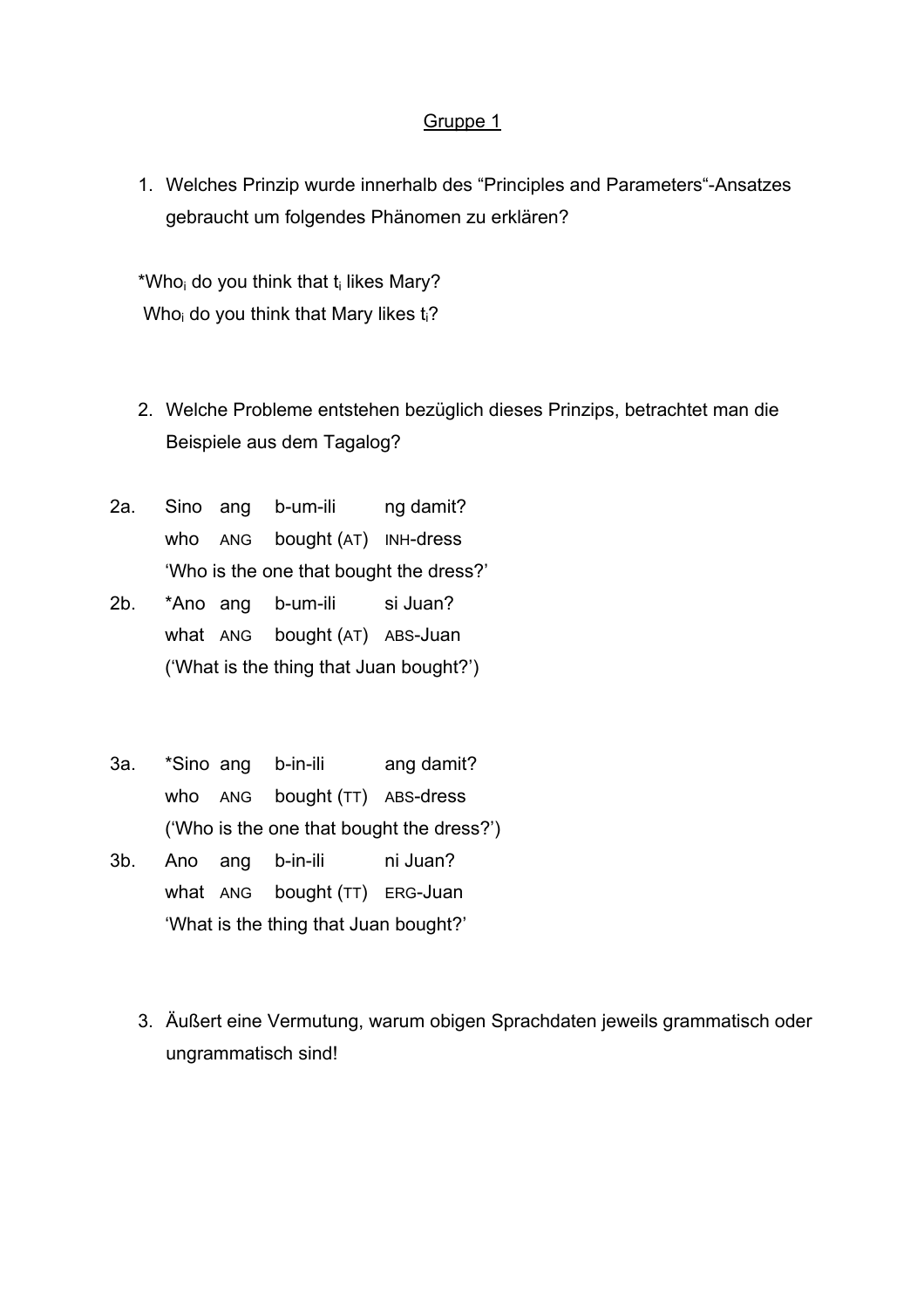# Antwort Gruppe 1

## 1. ECP

Non-pronominal empty categories must be properly governed im 1. Satz wird die Spur nicht gebunden

- $\rightarrow$  Subjekt/Objekt Asymmetrie
- 2. in 2a. kann das Subjekt ohne Probleme extrahiert werden in 2b. kann das Objekt nicht extrahiert werden genaues Gegenteil von den englischen Daten
- 3. zum Beispiel:

die tt-Konstruktion lenkt die Aufmerksamkeit auf das Thema somit kann kein Agens als Operator extrahiert werden wäre unlogisch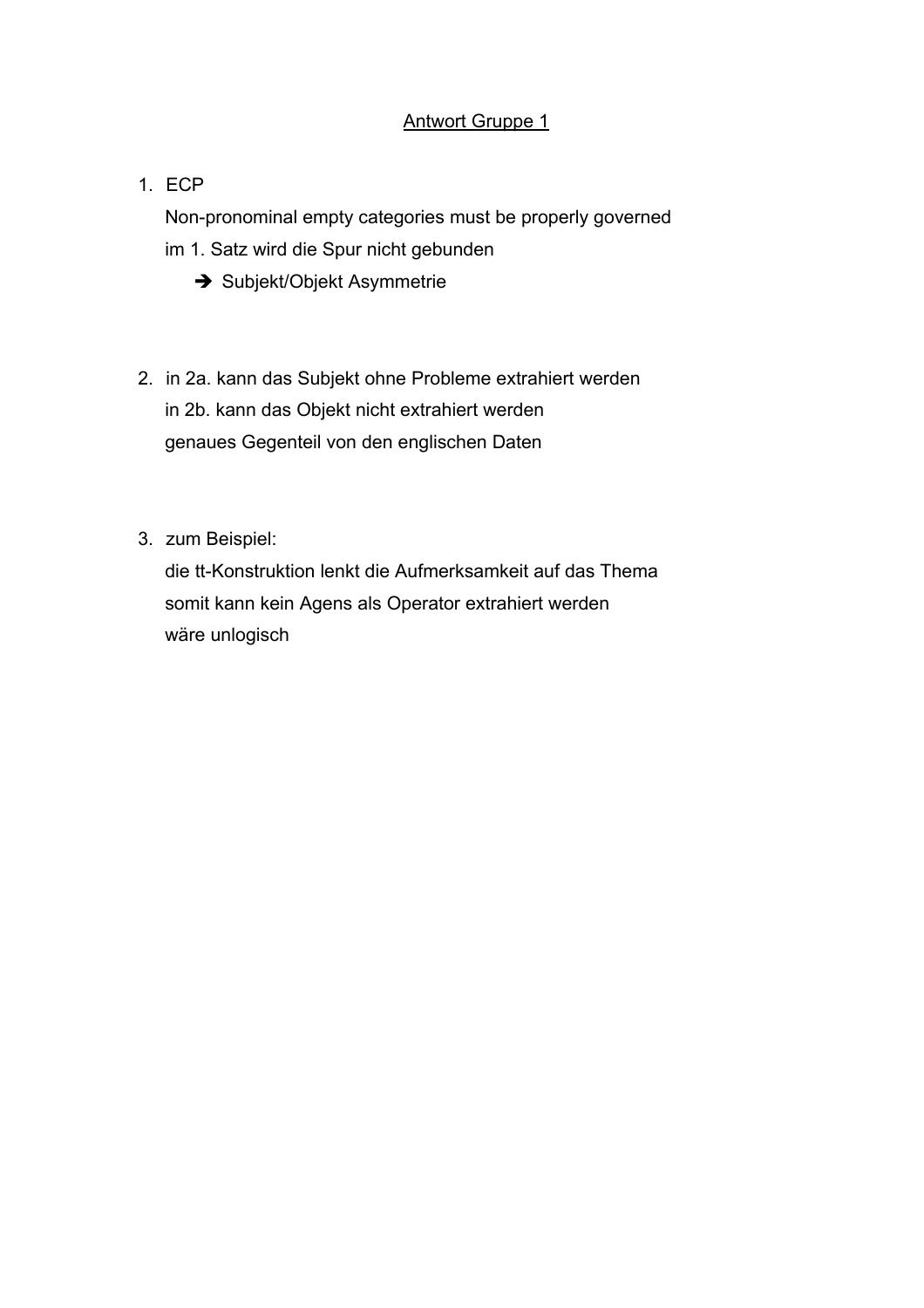- 1. Wie analysiert Nakamura den Unterschied zwischen TT- und AT-Konstruktion? Zeichnet entsprechende Baumstrukturen zur Veranschaulichung auf Folie!
- 2. Was haltet ihr von seiner Analyse?
- 1a. B-um-ili si Juan ng isda para kay Maria. bought (AT) ABS-Juan INH-fish for OBL-Maria 'Juan bought fish for Maria' 1b. B-in-ili si Juan ng isda para kay Maria. bought (TT) EGR-Juan ABS-fish for OBL-Maria 'Juan bought the fish for Maria'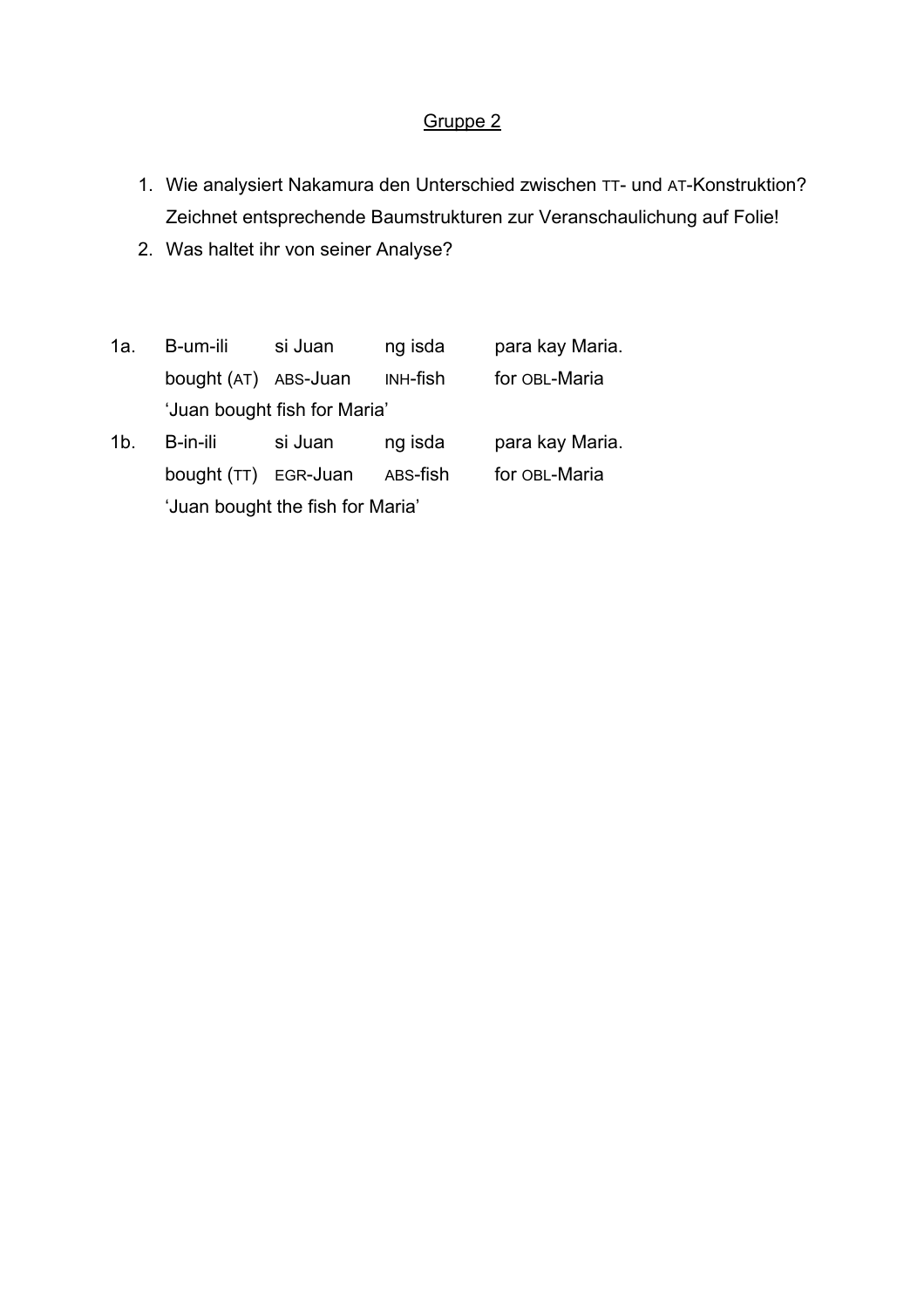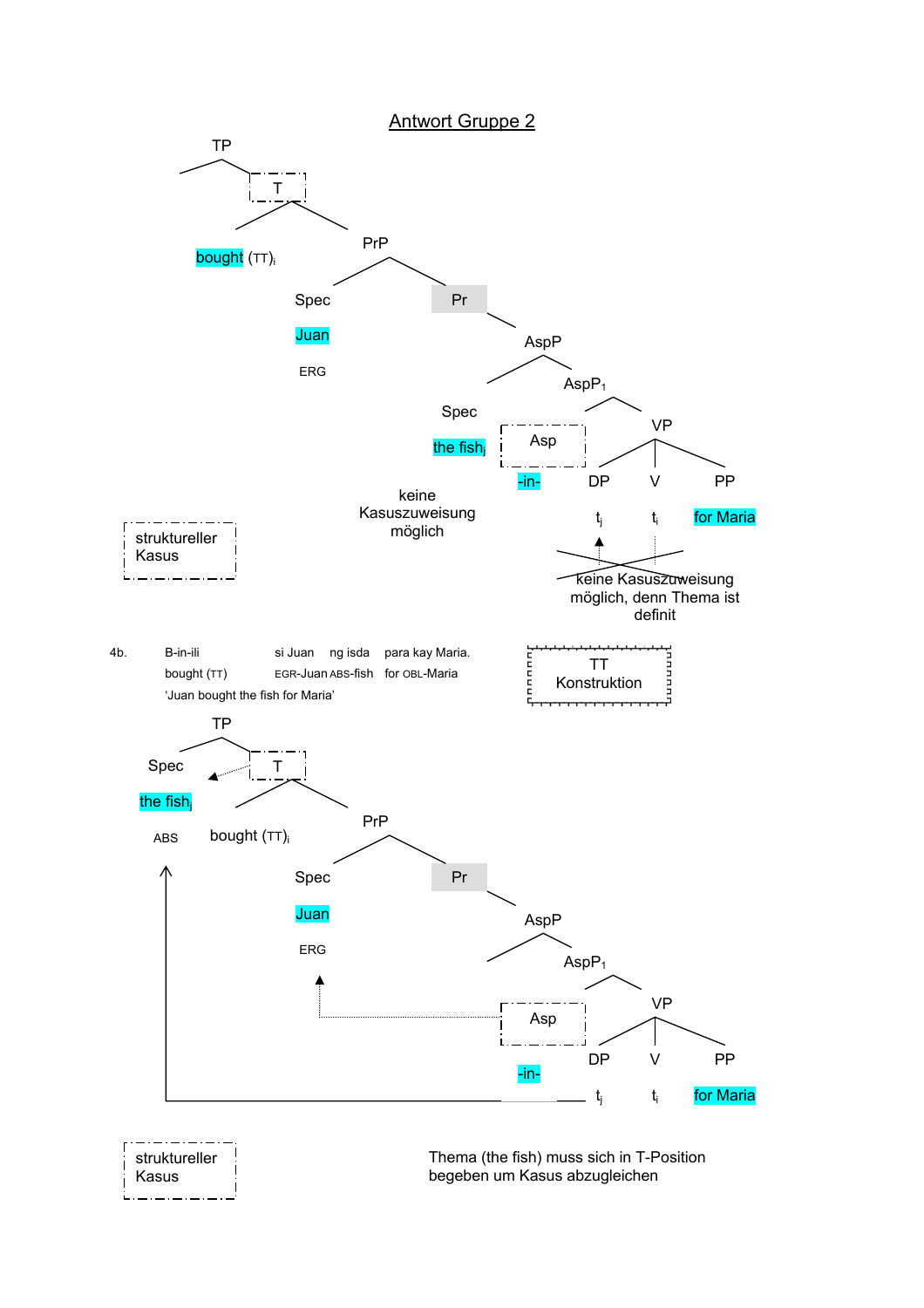| lexikalischer Kasus (inherent case)             | struktureller Kasus (structurale case)   |  |  |
|-------------------------------------------------|------------------------------------------|--|--|
| $\Rightarrow$ Theta-Raster im Lexikon beigefügt | $\Rightarrow$ abhängig von syntaktischen |  |  |
| bleibt bei syntaktischer Ableitung<br>⇨         | <b>Strukturen</b>                        |  |  |
| constant                                        |                                          |  |  |
|                                                 |                                          |  |  |
| Sie gedenkt der Mutter                          | im Aktivsatz 02 und Akkusativ            |  |  |

4a. B-um-ili si Juan ng isda para kay Maria. unun AT bought (AT) ABS-Juan INH-fish for OBL-Maria Konstruktion 'Juan bought fish for Maria'

= Antipassiv (denn Annäherung im Englischen: The fish/the fishes was/were bought for Maria)



-um- hat kein Kasusmerkmal

Agens muss diese in SpecT abgleichen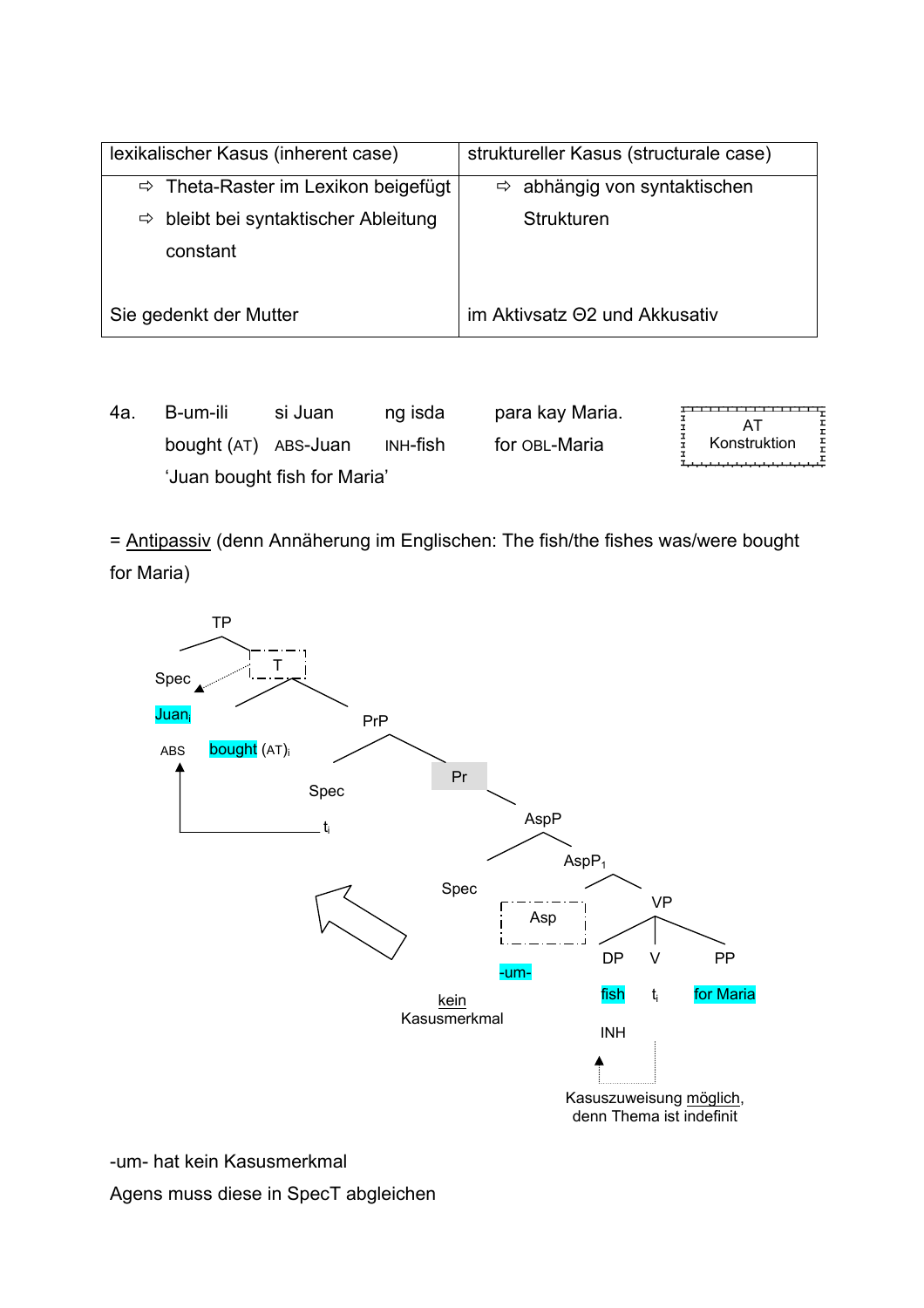1. Wie unterscheiden sich die Definitionen eines Referenzsets?

| <b>Service Service</b> |  |
|------------------------|--|
|                        |  |
|                        |  |
|                        |  |
|                        |  |
|                        |  |
|                        |  |
|                        |  |
|                        |  |

## **Reference Set**

A set of derivations that arise from the same numeration.

## **Numeration**

A set of pairs *(l,n)* where *l* is an item of the lexicon and *n* is its index understood to be the number of times that *l* is selected.

### **Chomsky** Nakamura Nakamura

## **Reference Set (revised)**

A set of derivations that arise from non-distinct numerations.

## **Non-Distinctiveness**

Numerations N and N' are non-distinct if and only if there is a one-to-one correspondence C between their members, such that if *(l, n)* є N and *(l´,n´)* є N´ and *(l,n)* corresponds to *(l´, n´)* in C then l and l´ have the same *interpretable* features and n=n´.

interpretierbare Merkmale Zugriff auch möglich nachdem Merkmale abgeglichen wurden

uninterpretierbare Merkmale Zugriff nur bis Merkmalsabgleich

Kategoriale Merkmale Φ-Merkmale von Nomen phonologische Merkmale, Kasusmerkmale Φ-Merkmale von Verben Affixmerkmale

2. Wären folgende Sätze nach Chomsky/Nakamura Teil eines Referenzsets?

| 1a. | B-um-ili             | si Juan | ng isda  | para kay Maria. |
|-----|----------------------|---------|----------|-----------------|
|     | bought (AT) ABS-Juan |         | INH-fish | for OBL-Maria   |
| 1b. | B-in-ili             | ni Juan | ng isda  | para kay Maria. |
|     | bought (TT) EGR-Juan |         | ABS-fish | for OBL-Maria   |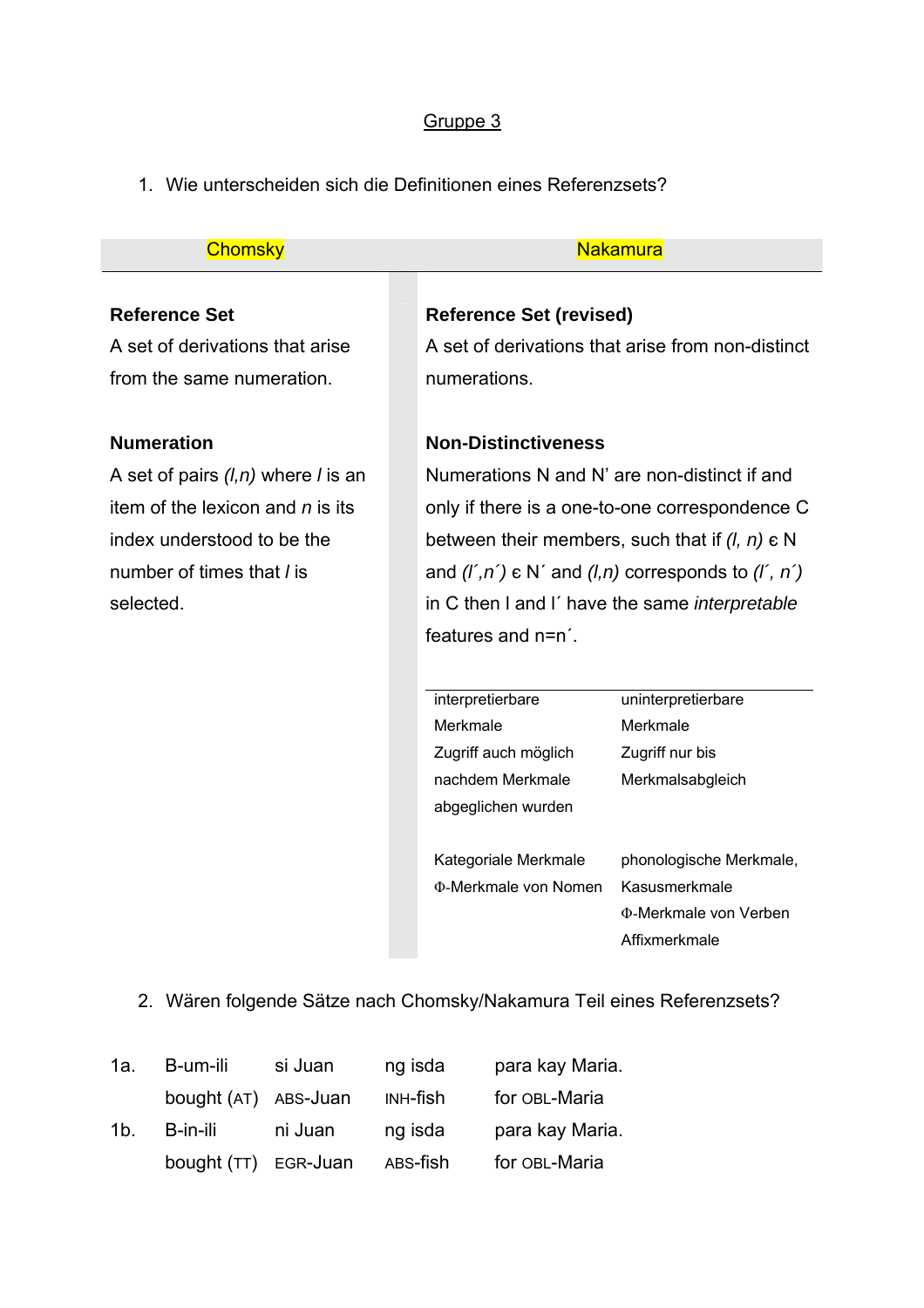Nakamura überträgt seine Definition von Reference Set auf die MLC:

## **Minimal Link Condition**

Derivation D blocks derivation D' if there exist chain links CL  $\epsilon$  D and CL'  $\epsilon$  D' such that CL and CL' are comparable and CL is shorter than CL'

Vergleichbarkeit: Derivationen gehören zum selben Referenzset

## **Length of Chain Link**

Lengt of chain link CL is the number of maximal projections that dominate the tail but not the head.

- $\ldots\ [\chi_P\ \alpha_i\ X\ [\gamma_P\ \mathsf{UP}\ Y\ [\zeta_P\ t_i\ \mathsf{Z}\ \mathsf{WP}]]]\ \ldots$  $CL: 2$ 
	- 3. Wie würde Nakamura die (Un-)Grammatikalität der untenstehenden Sätze erklären. Zeichnet zur Veranschaulichung 2 Baumstrukturen auf die Folie!
- \*Ano ang b-um-ili si Juan?  $2b.$ what ANG bought (AT) ABS-Juan ('What is the thing that Juan bought?') \*[CP  $OP_i$  [TP Juan<sub>i</sub> bought (AT) [PrP  $t_i$  [AspP [VP  $t_V$   $t_j$ ]]]]]
- $3<sub>b</sub>$ Ano ang b-in-ili ni Juan? what ANG bought (TT) ERG-Juan 'What is the thing that Juan bought?'  $[CP \text{OP}_i$   $[TP \text{t}_i^{\prime}]$  bought (TT)  $[PP \text{P}_i]$  Juan  $[AP \text{A}_{\text{SDP}}]$  [VP  $t_V t_i$ ]]]]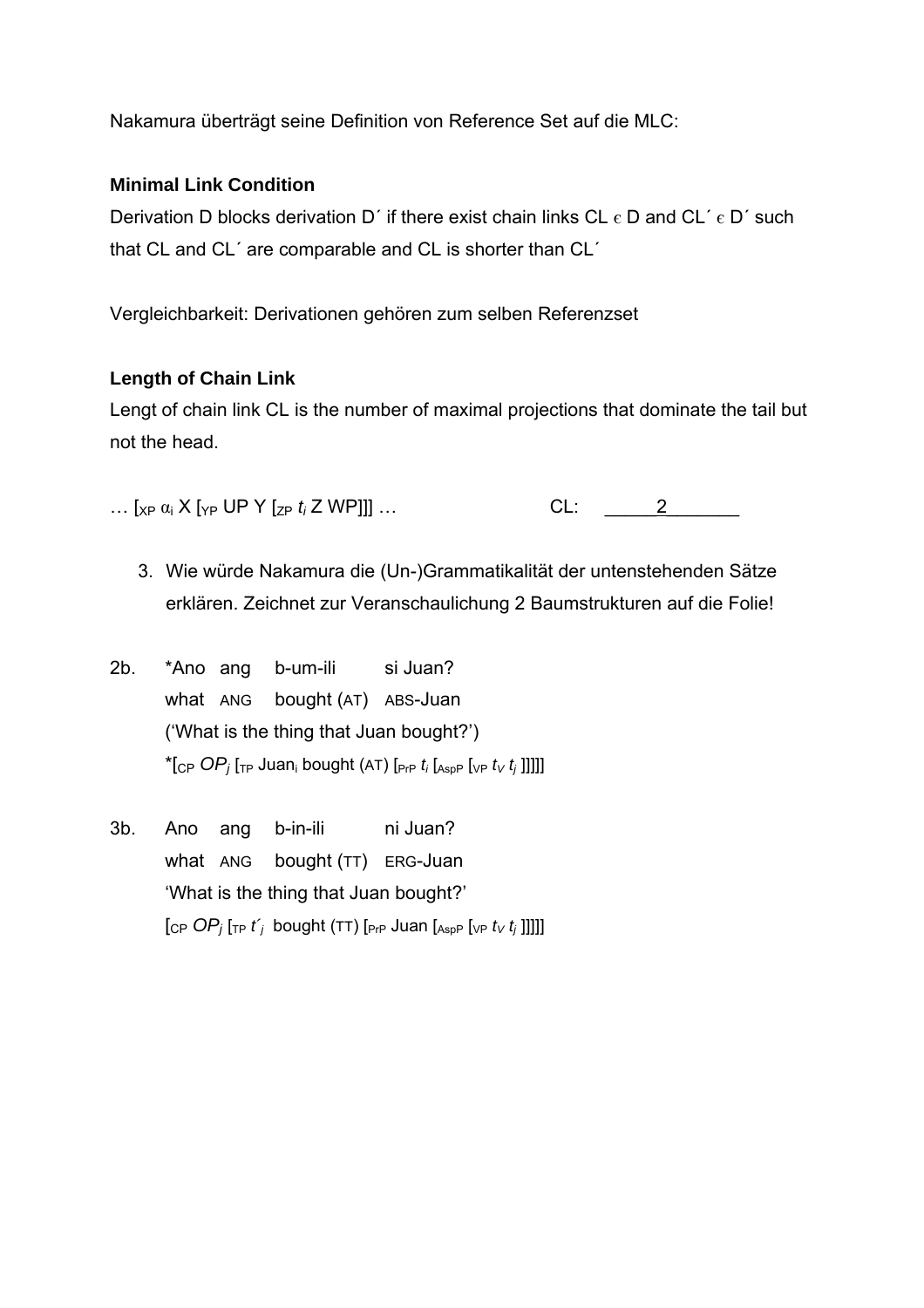## Antwort Gruppe 3

#### 1.

#### Chomsky **Nakamura**

### **Reference Set**

A set of derivations that arise from the same numeration.

### **Numeration**

A set of pairs *(l,n)* where *l* is an item of the lexicon and *n* is its index understood to be the number of times that *l* is selected.

## **Reference Set (revised)**

A set of derivations that arise from non-distinct numerations.

### **Non-Distinctiveness**

Numerations N and N' are non-distinct if and only if there is a one-to-one correspondence C between their members, such that if *(l, n)* є N and *(l´,n´)* є N´ and *(l,n)* corresponds to *(l´, n´)* in C then l and l´ have the same *interpretable* features and n=n´.

interpretierbare Merkmale Zugriff auch möglich nachdem Merkmale abgeglichen wurden uninterpretierbare Merkmale Zugriff nur bis Merkmalsabgleich

Kategoriale Merkmale Φ-Merkmale von Nomen

phonologische Merkmale, Kasusmerkmale Φ-Merkmale von Verben Affixmerkmale

# **identische Numerationen nicht-identische, nicht-distinktive Numerationen**

Reference Set ist nicht endgültig definiert bevor die Ableitung beginnt, parallel

 $\Rightarrow$  Vergleich zwischen Derivationen möglich,

welche verschiedene Muster konstruiert haben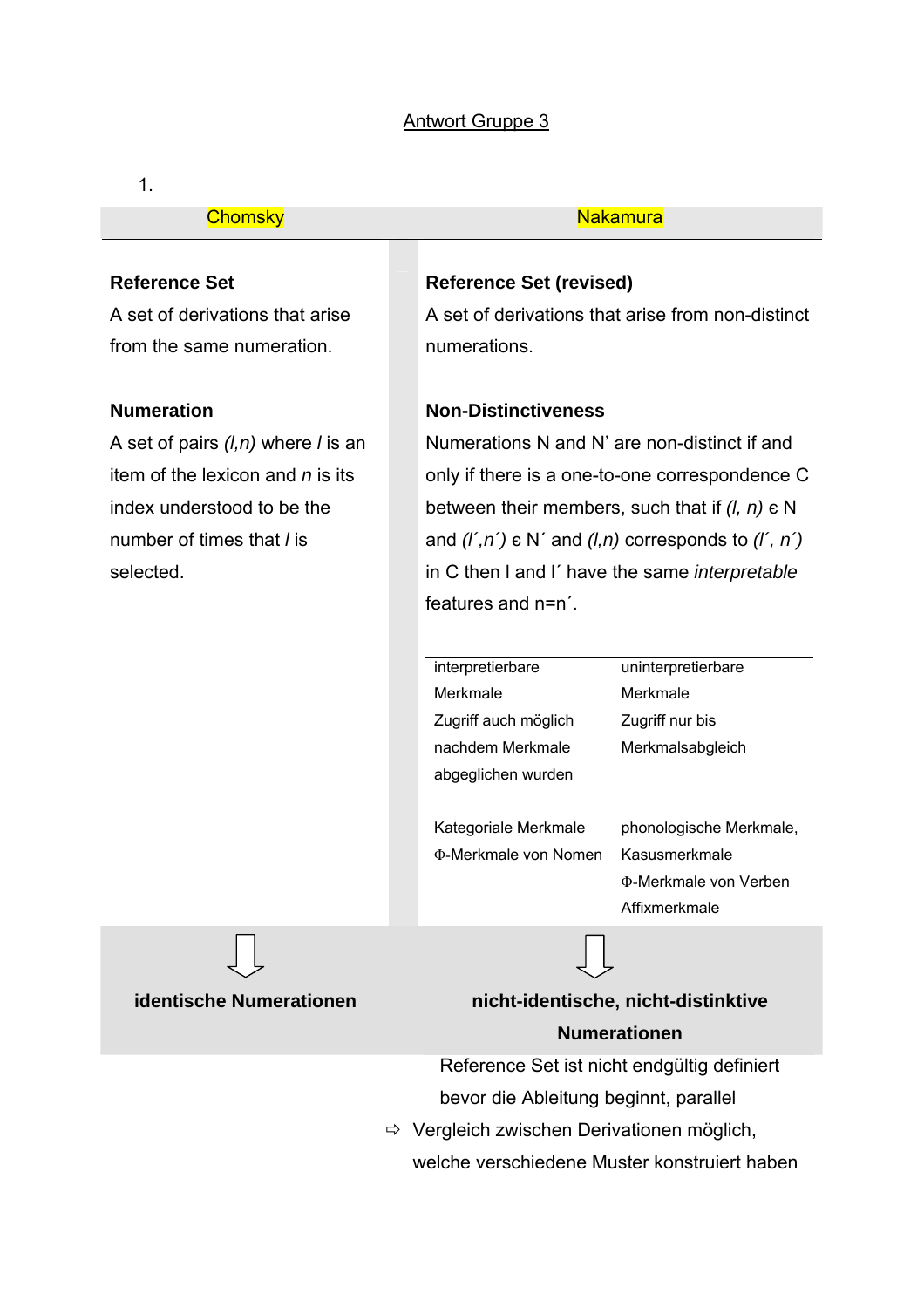2. Chomsky: 4a und 4b nicht vergleichbar Nakamura: 4a und 4b sind vergleichbar



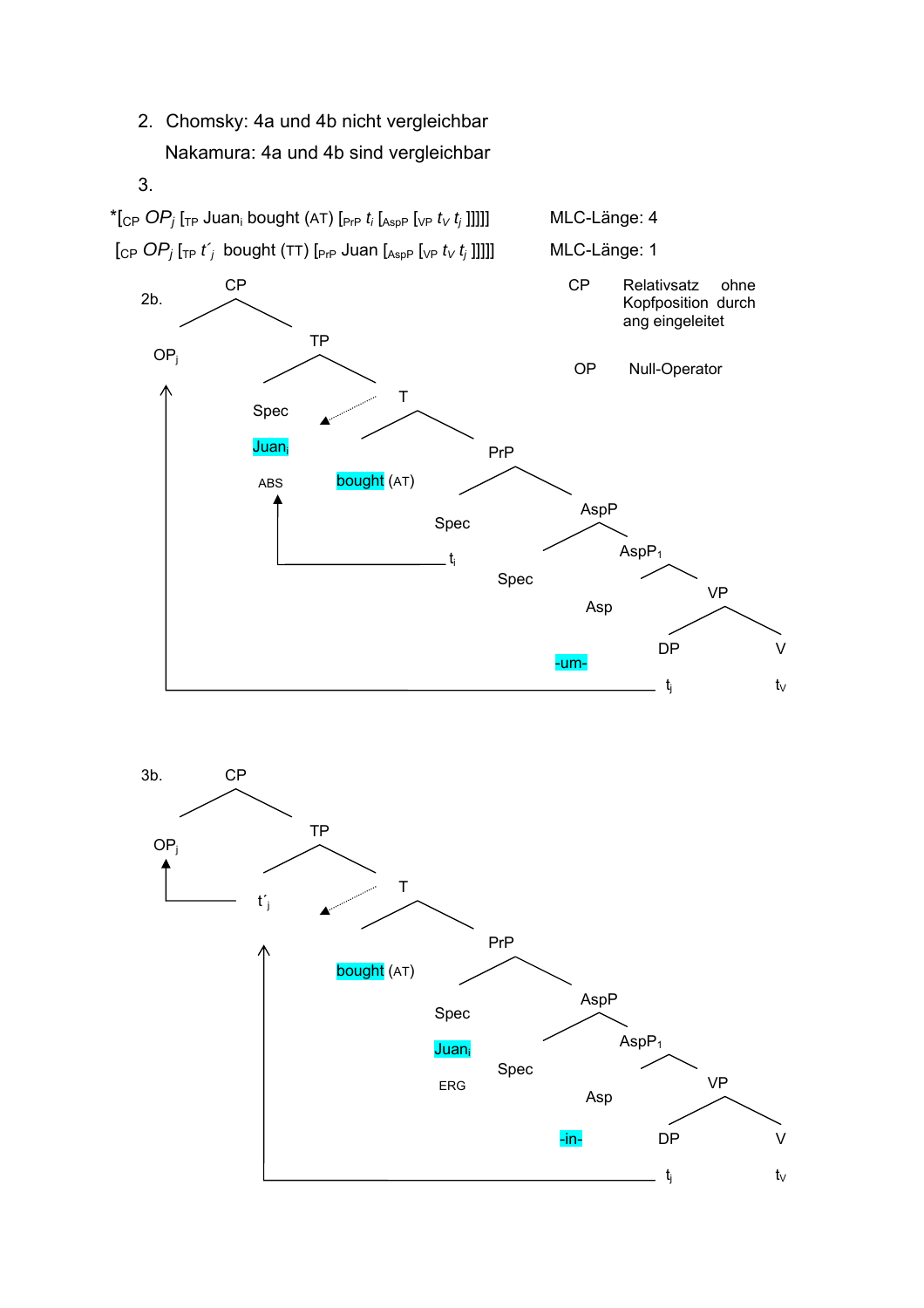MLC erklärt die Grammatikalität von 3b.

Derivationen dürfen nur verglichen werden, wenn sie dieselben interpretierbaren

Merkmale besitzen

Anhebung in SpecT zählt nicht mit

 $\Rightarrow$  ist free ride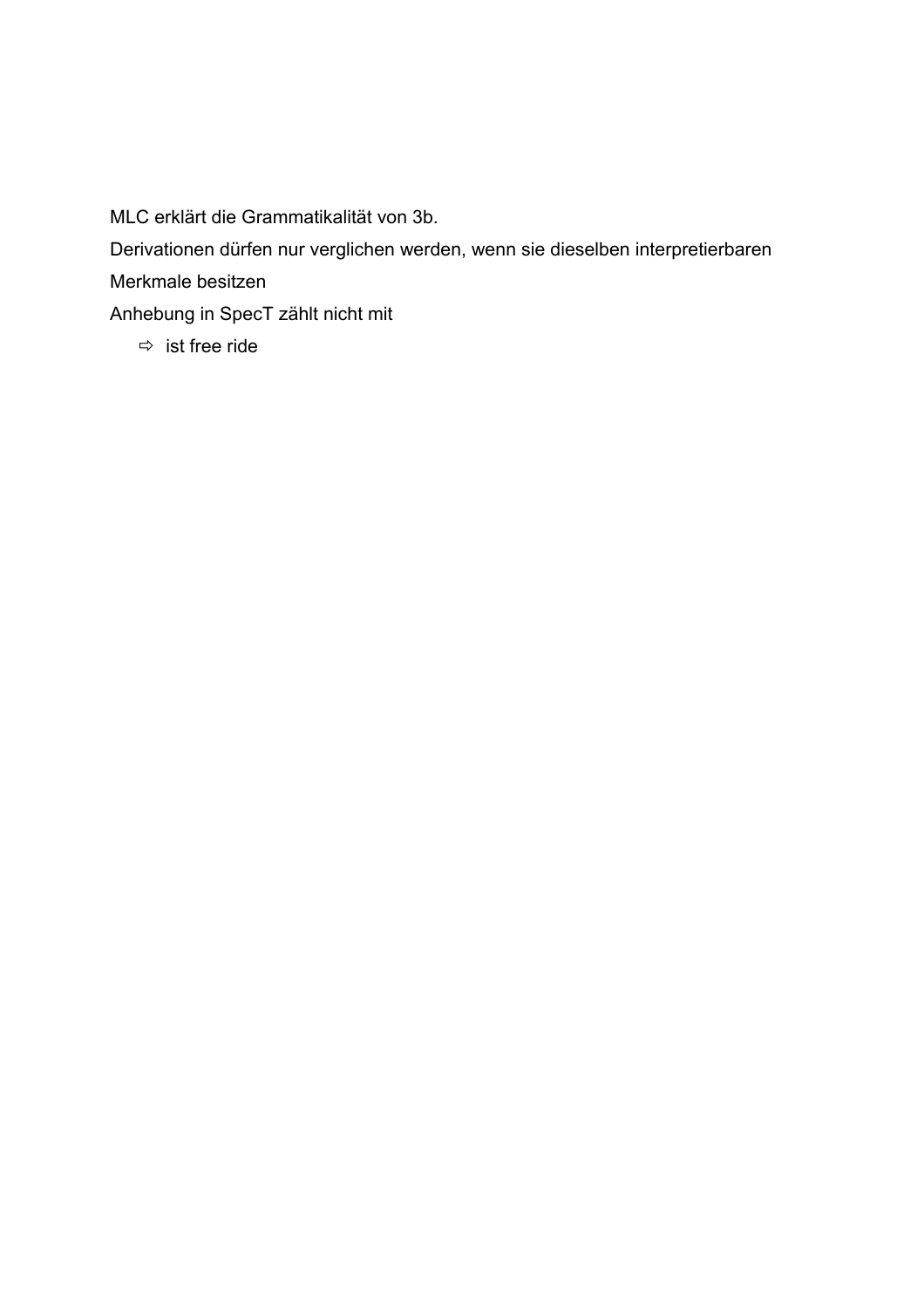Warum sind unten stehende Sätze ein Beispiel für Ökonomie?

RP-Konstruktionen = recent past diese besitzen keine Topik-Morphologie (AT oder TT)

5. Sino ang kabibili lang ng tela? who ANG buy (RP) just INH-cloth 'Who is the one that has just bought cloth?'  $[CP \ OP_{i}]_{TP}$  bought (RP)  $[PP_{TP} \ t_{i}]_{\text{AspP}}$   $[VP \ t_{V}$  cloth ]]]]]

Vergleiche dazu:

3a. \*Sino ang b-in-ili ang damit? who ANG bought (TT) ANG ABS-dress ('Who is the one that bought the dress?') \*[CP  $OP_i$  [<sub>TP</sub> the dress<sub>i</sub> bought (TT) [<sub>PrP</sub>  $t_i$  [<sub>AspP</sub> [<sub>VP</sub>  $t_V$   $t_j$ ]]]]]